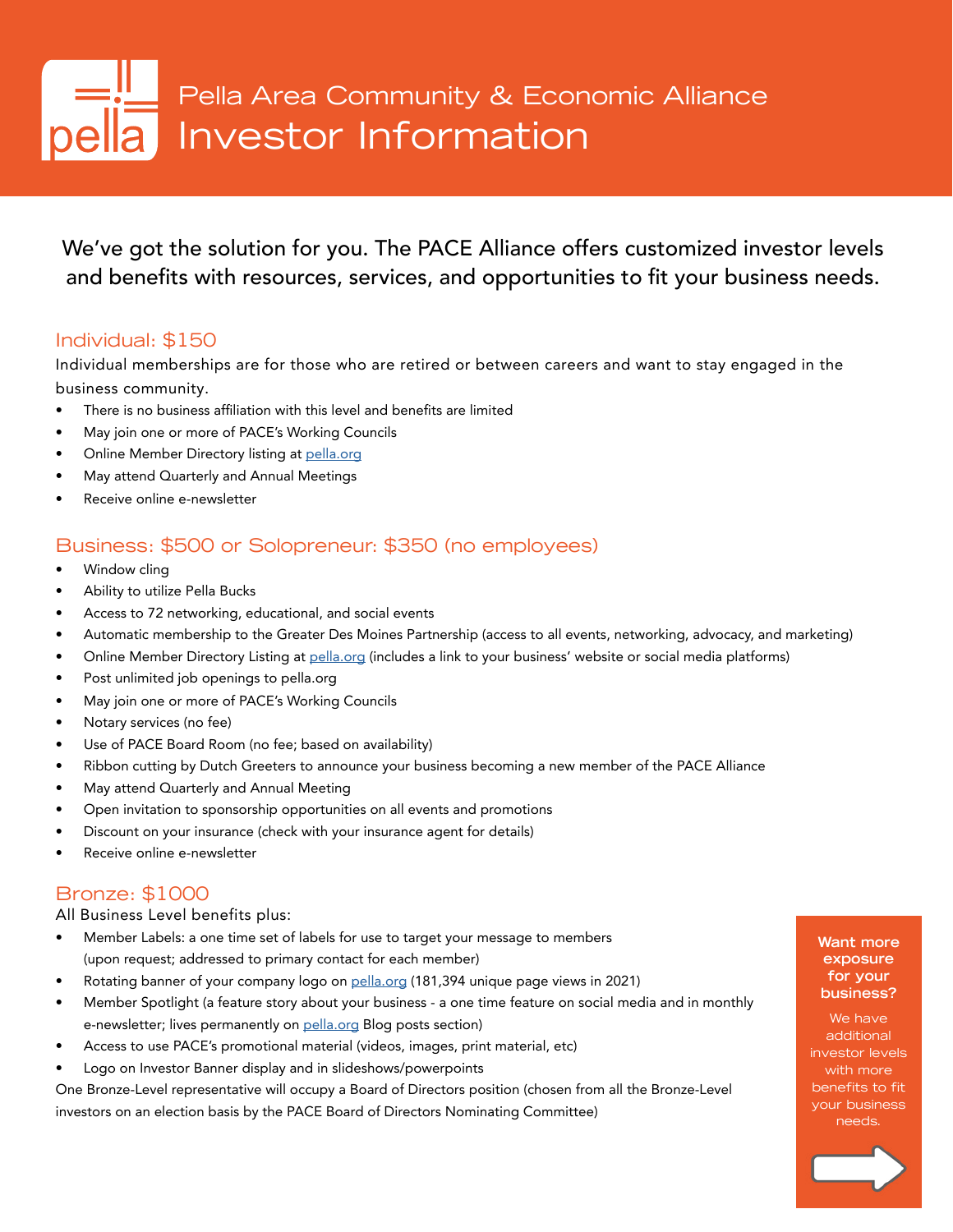#### Silver: \$2,500

All Business Level benefits plus:

- Member Labels: a one-time set of labels for use to target your message to members (upon request; addressed to primary contact for each member)
- Rotating banner of your company logo on [pella.org](https://pella.org) (181,394 unique page views in 2021)
- Access to use PACE's promotional material (videos, images, print material, etc)
- Logo on Investor Banner display and in slideshows/powerpoints
- Logo and link on the weekly e-calendar of events (sent to 3500 emails)
- Community Tours (up to 3 complimentary tours/year given to new hires or prospective employees)
- Feature spotlight ad in the e-newsletter for one month

One Silver-Level representative will occupy a Board of Directors position (chosen from all the Silver-Level investors on an election basis by the PACE Board of Directors Nominating Committee)

#### Gold: \$5,000

All Business Level benefits plus:

- Member Labels: a one time set of labels for use to target your message to members (upon request; addressed to primary contact for each member)
- Rotating banner of your company logo on [pella.org](https://pella.org) (181,394 unique page views in 2021)
- Access to use PACE's promotional material (videos, images, print material, etc)
- Logo on Investor Banner display and in slideshows/powerpoints
- Logo and link on the weekly e-calendar of events (sent to 3500 emails)
- One complimentary Light Pole Banner (displayed around Pella with your company name on it)
- Complimentary Sponsorship of Quarterly Breakfast (one event; includes mic time, advertising, ability to hand out promotional materials)
- Community Tours (up to 3 complimentary tours per year given to new hires or prospective employees)

One Gold-level representative will occupy a Board of Directors position (chosen from all the Gold-Level investors on an election basis by the PACE Board of Directors Nominating Committee)

#### Platinum: \$10,000

All Business Level benefits plus:

- Member Labels: a one time set of labels for use to target your message to members (upon request; addressed to primary contact for each member)
- Rotating banner of your company logo on [pella.org](https://pella.org) (181,394 unique page views in 2021)
- Access to use PACE's promotional material (videos, images, print material, etc)
- Logo on Investor Banner display and in slideshows/powerpoints
- Logo and link on the weekly e-calendar of events (sent to 3500 emails)
- One complimentary Light Pole Banner (displayed around Pella with your company name on it)
- Complimentary Sponsorship of Thursdays in Pella (one event; includes mic time, advertising, ability to hand out swag)
- 50% of a Relocation Guide ad
- Community Tours (up to 5 complimentary tours per year given to new hires or prospective employees)
- Two tickets complimentary tickets to the Annual Breakfast

One Platinum-Level representative will occupy a Board of Directors position (chosen from all the Platinum-Level investors on an election basis by the PACE Nominating Committee)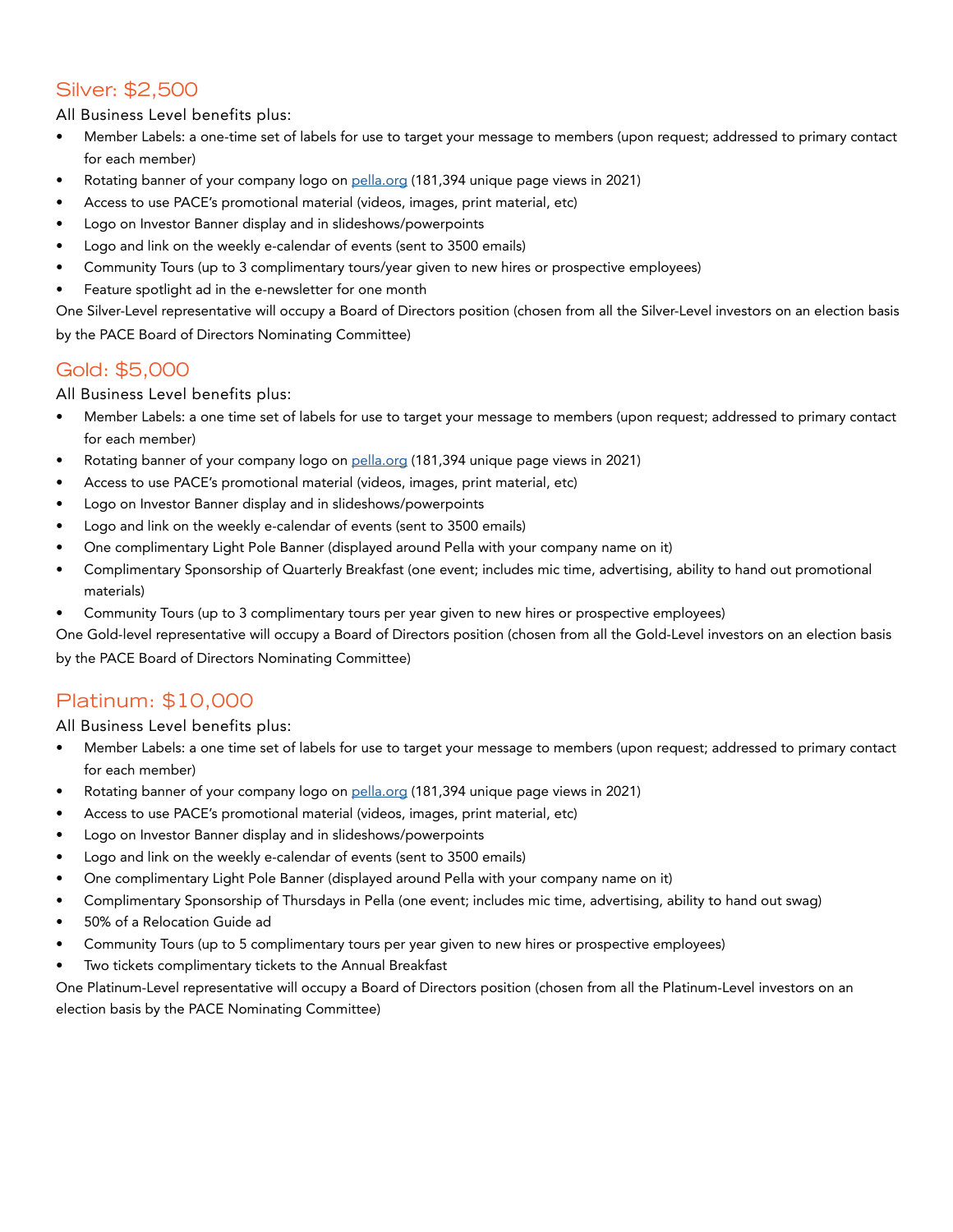#### Elite Partner: \$15,000

All Business Level benefits plus:

- Member Labels: a one time set of labels for use to target your message to members (upon request; addressed to primary contact for each member)
- Rotating banner of your company logo on [pella.org](https://pella.org) (181,394 unique page views in 2021)
- Access to use PACE's promotional material (videos, images, print material, etc)
- Logo on Investor Banner display and in slideshows/powerpoints
- Logo and link on the weekly e-calendar of events (sent to 3500 emails)
- One complimentary Light Pole Banner (displayed around Pella with your company name on it)
- Community Tours (unlimited complimentary tours per year given to new hires or prospective employees)
- Four complimentary tickets to the Annual Breakfast
- Free ½ page ad in Relocation Guide
- Logo on the landing page of [pella.org](https://pella.org)
- Logo in the lobby of PACE Alliance office on Sponsor Wall

Two Elite-Level representatives will occupy a Board of Directors position (chosen from all the Elite-Level investors on an election basis by the PACE Nominating Committee)

#### Trustee: \$30,000

All Business Level benefits plus:

- Permanent seat (as long as a PACE member) on the Board of Directors as a Trustee Level investor
- Member Labels: a one time set of labels for use to target your message to members (upon request; addressed to primary contact for each member)
- Rotating banner of your company logo on [pella.org](https://pella.org) (181,394 unique page views in 2021)
- Access to use PACE's promotional material (videos, images, print material, etc)
- Logo on Investor Banner display and in slideshows/powerpoints
- Logo and link on the weekly e-calendar of events (sent to 3500 emails)
- Two complimentary Light Pole Banners (two banners; displayed around Pella with your company name on it; changed annually)
- Community Tours (unlimited complimentary tours per year given to new hires or prospective employees from your business)
- Free table and tickets (reserved table of 8 seats) to the Annual Breakfast
- Permanent job posting spot with logo and link on [pella.org](https://pella.org) linked directly to your company's employment page
- Free ½ page ad and ½ page Employer Spotlight in Relocation Guide
- Logo on the landing page of [pella.org](https://pella.org)
- Logo in the lobby of PACE Alliance office on Sponsor Wall